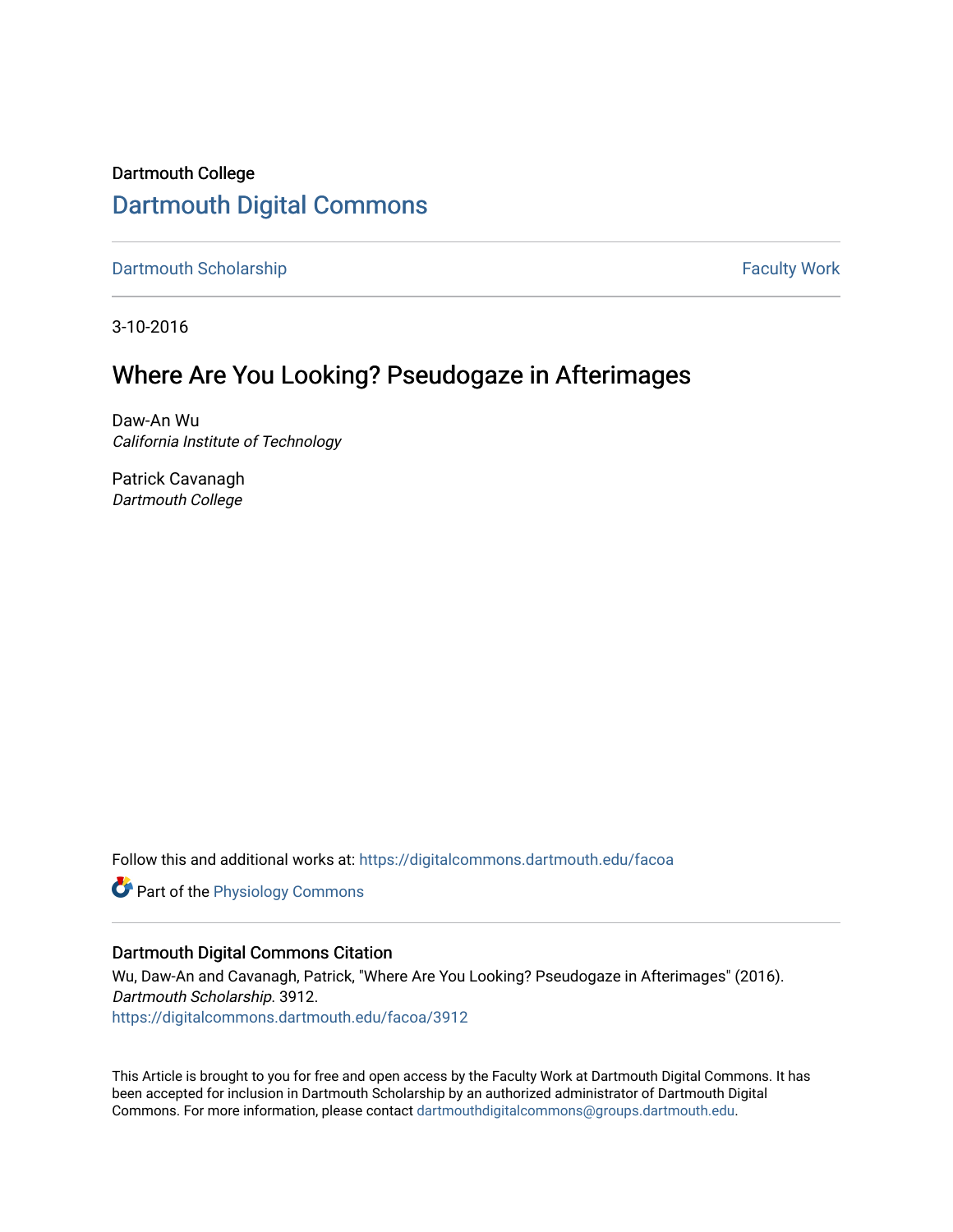# <span id="page-1-0"></span>Where are you looking? Pseudogaze in afterimages

Social Sciences, California Institute of Technology,<br>Pasadena, CA, USA Caltech Brain Imaging Center, Division of Humanities and Pasadena, CA, USA

**Patrick Cavanagh**  $\frac{1}{2}$  **Patrick Cavanagh**  $\frac{1}{2}$ Department of Psychological and Brain Sciences, Dartmouth College, Hanover, NH, USA Laboratoire Psychologie de la Perception, Université Paris Descartes, Paris, France



How do we know where we are looking? A frequent assumption is that the subjective experience of our direction of gaze is assigned to the location in the world that falls on our fovea. However, we find that observers can shift their subjective direction of gaze among different nonfoveal points in an afterimage. Observers were asked to look directly at different corners of a diamond-shaped afterimage. When the requested corner was 3.5 $^{\circ}$  in the periphery, the observer often reported that the image moved away in the direction of the attempted gaze shift. However, when the corner was at  $1.75^{\circ}$  eccentricity, most reported successfully fixating at the point. Eye-tracking data revealed systematic drift during the subjective fixations on peripheral locations. For example, when observers reported looking directly at a point above the fovea, their eyes were often drifting steadily upwards. We then asked observers to make a saccade from a subjectively fixated, nonfoveal point to another point in the afterimage,  $7^\circ$  directly below their fovea. The observers consistently reported making appropriately diagonal saccades, but the eye movement traces only occasionally followed the perceived oblique direction. These results suggest that the perceived direction of gaze can be assigned flexibly to an attended point near the fovea. This may be how the visual world acquires its stability during fixation of an object, despite the drifts and microsaccades that are normal characteristics of visual fixation.

# Introduction

As the eyes move around, the point in the visual world that lands on our fovea shifts. It is commonly assumed that our perceived direction of gaze is determined by the location in the world that falls directly on our fovea. Subjectively, the center of our

gaze seems exceptionally well defined and we seldom feel that we don't know where we are looking within a visual scene. The conceptual equivalence of mental and physical gaze is ingrained to the point that the two concepts share almost all their terminology, even in scientific and technical usage. Terms such as ''gaze,'' "look at," "fixate," etc. do not distinguish between the subjective sense of visual targeting and the physical pointing of the eyes at something.

Whereas a large body of work exists regarding the perceived direction of visual targets in egocentric space (i.e., where a target is located with respect to the head or body), the location of visual fixation in retinotopic space has received less attention. One study that directly measured where a fixated target fell on the retina used adaptive optics (Putnam et al., [2005](#page-10-0)). These high resolution images specify the absolute position of the stimulus on the retina with an accuracy of about 5 arcsec (Roorda, [2011](#page-10-0)). Using this method, Putnam et al. ([2005\)](#page-10-0) showed that, for three observers, the center of fixation was offset from the location of highest foveal cone density by no more than  $0.2^{\circ}$  with an even smaller dispersion of about  $0.05^{\circ}$ . The offset was in different directions for each observer. These measurements corroborated earlier studies, which did not have access to the absolute position of the fixation direction, but could show that the retinal locations used to fixate targets had a dispersion of less than 4 arcmin (Steinman, [1965;](#page-10-0) Kowler & Blaser [1995\)](#page-10-0). These results show that the retinal location chosen for fixation is typically quite stable and close to the physical center of the fovea.

However, this offset between the fixation target and the fovea is not constant but has a strong dynamic component as our physical gaze is typically far less steady than our mental experience would indicate. When we fixate on a visual target, our eyes constantly

Citation: Wu, D.-A., & Cavanagh, P. (2016). Where are you looking? Pseudogaze in afterimages. Journal of Vision, 16(5):6, 1–10, doi:10.1167/16.5.6.

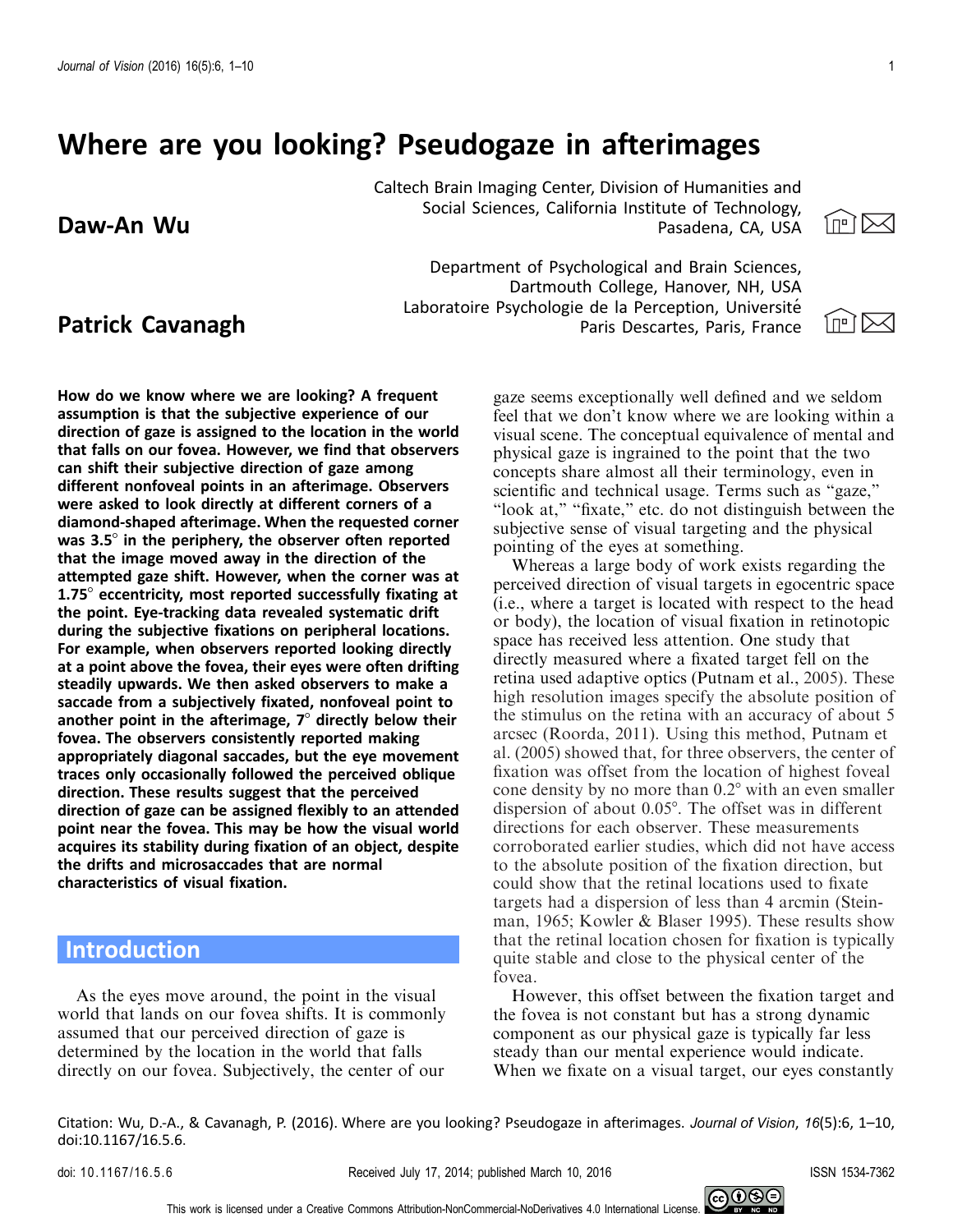drift and jump, by up to  $0.5^{\circ}$ , around the point we feel we are fixating (Ortero-Millan, Troncosco, Macknik, Serrano-Pedraza, & Martinez-Conde, [2008](#page-10-0); for a review, see Rolfs, [2009](#page-10-0)). Movements of this magnitude are easily seen when they occur in the external world (Murakami, [2003](#page-10-0)), yet we do not generally sense the visual motion caused by our eye movements of fixation. Instead, it requires special techniques (Verheijen, [1961](#page-10-0); Murakami & Cavanagh, [1998;](#page-10-0) Murakami, [2003\)](#page-10-0), or highly controlled laboratory conditions (Haddad & Steinman, [1973\)](#page-10-0) for us to perceive the movements in our fixations.Thus, while our eyes are often jittering around the fixation, our subjective experience is more that our gaze is locked onto the fixation point. This difference between the subjective feeling of unwavering fixation and the objective measurement of rapid, random jumps and drifts (Rolfs, [2009](#page-10-0)) indicates that the subjective feeling of where we are looking is not determined simply by what falls directly on, or even slightly offset from, the fovea. It has been suggested that the perception of the motion caused by the eye movements of fixation may be suppressed based on the retinal motion signals themselves (Murakami & Cavanagh, [1998;](#page-10-0) Poletti, Listorti & Rucci, [2010;](#page-10-0) Arathorn, Stevenson, Yang, Tiruveedhula, & Roorda, [2013](#page-9-0)). However, the suppression of motion signals is not sufficient—we see our fixation not only as lacking in motion energy, but also as having a clearly fixed position (i.e., not jumping from point to point or being smeared). So some additional mechanism may be steadying the perceived position of the fixation along with the mechanisms that are suppressing its motion.

A much larger discrepancy in apparent direction of gaze happens just before a saccade. Hunt and Cavanagh ([2009](#page-10-0)), following up on an earlier study by Deubel, Irwin, and Schneider [\(1999](#page-9-0)), asked observers to shift their gaze to a clock with a fast-moving hand and report the time on the clock when their eyes landed. Interestingly, the time they reported seeing on the clock when they landed corresponded to a time before their eyes had moved. This result suggested that observers sensed that they were looking directly at the clock before they had begun the eye movement: The perceived direction of gaze had shifted before their eyes did.

These effects, found during fixation or just before saccades, are suggestive but the interpretations are complicated by the speed of the events. To avoid this temporal uncertainty, we used long-lasting afterimages to measure whether the perceived direction of gaze could move independently of the fovea.

It is well known that voluntary saccades will make a small afterimage appear to move, following the eye position as it does (e.g., Bell, [1823;](#page-9-0) Hering, [1861](#page-10-0); Mach, [1886/1959](#page-10-0)). However, it is also the case that this motion of the afterimage is slow compared to the motion of the eye (Grüsser, Krizič, & Weiss, [1987](#page-10-0)), again suggesting that the subjective direction of gaze is not obligatorily linked to the fovea. If an observer is asked to make an eye movement to the location of a small afterimage at more than  $3^\circ$  eccentricity (Kommerell & Täumer, [1972](#page-10-0)), the observers typically make a series of saccades, never succeeding in foveating the target, which flees further with each eye movement. However, for an afterimage at less than  $2^\circ$  in the periphery, observers almost always made smooth pursuit eye movements, a finding previously reported with mechanically stabilized stimuli by Robinson [\(1965](#page-10-0)) for targets offset by  $0.1^{\circ}$  and by Brune and Lücking ([1969\)](#page-9-0) for eccentricities of up to  $1^{\circ}$ to 2°. In one condition of Kommerell and Täumer's experiment (1972), some observers showed smooth pursuit to afterimages at up to  $10^{\circ}$  eccentricity.

These earlier studies were primarily investigations of eye movement mechanisms, and observers were asked neither where they felt they were looking, nor whether the target itself appeared to be moving.

A study by Pelz and Hayhoe [\(1995](#page-10-0)) also used afterimages but did ask observers whether the afterimage appeared steady or seemed to move. They induced whole scene afterimages and found that when observers were instructed to maintain their direction of gaze, their eyes showed slow drifts and occasional saccades but, despite these, observers did not report the afterimage as moving. When the instructions to fixate were relaxed and subjects were told to ''inspect'' or "watch the afterimage," saccades of up to  $5^\circ$  were seen, but again without reports of movement of the afterimage. The authors did not remark upon observers' subjective direction of gaze within the afterimage scene, but it could be easily inferred that the eye movements corresponded to intentional and successful shifts in the subjective location of gaze. Indeed, it was the case that the observers' attempts to look around in the scene were felt to be successful so long as the afterimage didn't disappear or move (Hayhoe, personal communication, 2015).

In this paper, we ask observers to move their subjective direction of gaze to specified locations in the afterimage and report whether they felt they successfully looked directly at the intended target, and whether the afterimage appeared to move. Eye movements were analyzed for components that varied systematically with the target. We find that when observers are requested to move their gaze to a target at less than  $3^\circ$ from the fovea in an afterimage, they often report that they have subjectively fixated the target and, despite the smooth pursuit and small saccades that this often elicits, they report that the target is not moving. Eye movements showed a systematic bias, tending to drift in the direction of displacement between the fovea and the point of subjective gaze.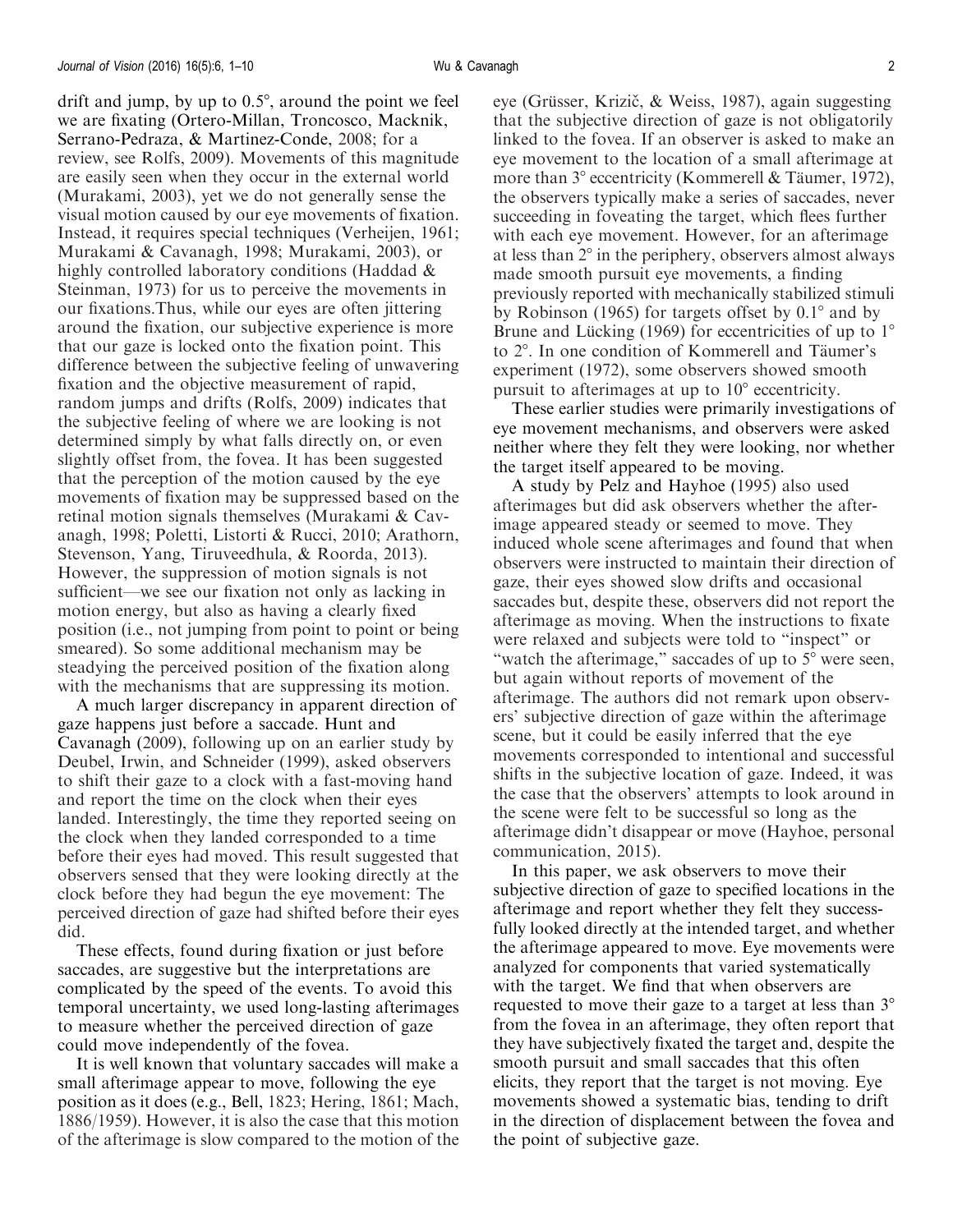

Figure 1. Stimulus used to generate afterimages. The yellow labels indicate degrees eccentricity from the center of the diamond configuration. The outermost white dots are markers used to calibrate the eye tracker. The four grayish tabs on the edges of the board are infrared markers used by the EyeLink to track head position. After calibration, the infrared camera of the eye tracker continued to function without visible light. A red, fixation dot (a laser pointer), aligned to the center of the diamond shapes, directed the observer's gaze to the center of the image. The stimulus was briefly illuminated to create an afterimage, and the red dot was extinguished. Observers were then asked to look at a specific corner of the diamond afterimage, to report if they succeeded and whether they saw any motion of the image. In some conditions they were then asked to make a saccade to the center of the lower X.

# **Experiment**

#### Methods

Observers were six members of Harvard Vision Sciences Laboratory, all naïve to the purposes of the experiment. All provided written informed consent. All experimental procedures consent forms, and debriefing materials were approved by the Harvard Committee on Human Subjects in accordance with the Declaration of Helsinki. One observer (TC) performed the experiment without eye tracking. The remaining five observers had their eye movements monitored throughout their experiments. Eye movement data for one observer had to be discarded because time markers for experimental events were unreliably synced. Thus, results regarding the observers' reports are based on six observers, and results regarding eye movements are based on four observers.

#### Setup

The experiment room was entirely sealed from outside light, and all internal sources of light were either eliminated or covered with blackout curtain material. The observer sat at a chinrest 115 cm away from the stimulus field, a  $48 \times 96$  in. piece of matte black foamboard. Stimuli were cut from white multipurpose copy paper (Brightness US92) and affixed to the foamboard with double-sided tape. Stimulus configuration is shown in Figure 1. For one observer (JF), the stimulus was rotated such that the ''X'' was to the right. Squares of white tape were affixed to the stimulus field in the default configuration used by Eyelink for calibration markers.

Stimulus illumination was provided by a studio photographer's flash setup: a Speedotron 105 light unit with 11.5 in. reflector, powered by a Speedotron 4803 power pack, which sent 4800 Ws to four MW24Q flash tubes. The flash was positioned directly behind the observer, with reflector oriented up and toward the rear of the room, so as to flood the viewed area with a wide field of reflected light. Flashes were full-strength, lasting 1.6 ms.

During prestimulus periods, a red laser pointer, attenuated by 99% through neutral density filters, provided a fixation point at the center of the stimulus configuration. During the afterimage phase of a trial, the laser beam was blocked by a wooden board. When necessary, a red LED flashlight was used in between trials to allow the experimenter and observer to make adjustments and reposition materials.

For the observer whose eyes were not tracked, the head was stabilized by a forehead attachment to the chinrest. For the others, the head was stabilized by cheek rest attachments. An Eyelink II head-mounted infrared eye tracker sampled the right eye at 250 Hz, and monitored head movements based on infrared markers mounted in the periphery of the stimulus field. The calibration routine was set to a fixed sequence of markers (all computer monitors were kept off during the experiment, making the typical randomized calibration method impractical).

The Eyelink hardware and PC were controlled from a Macintosh G4 desktop using the Psychophysics Toolbox and Eyelink Toolboxes in the Matlab programming environment, under the OS 9 operating system. The G4 received gaze data from the Eyelink PC, and received time markers from the experimenter and observer via USB keyboards.

#### Procedure

Prior to the experiment, the experimenter affixed the eye-tracking helmet and adjusted the cameras. The eyetracking computer display and lights were then turned off and the observer sat in complete darkness for at least 7 min. The observer took position at the chinrest, and then the experimenter the calibrated the eyetracker, using a red LED flashlight to direct the observers' gaze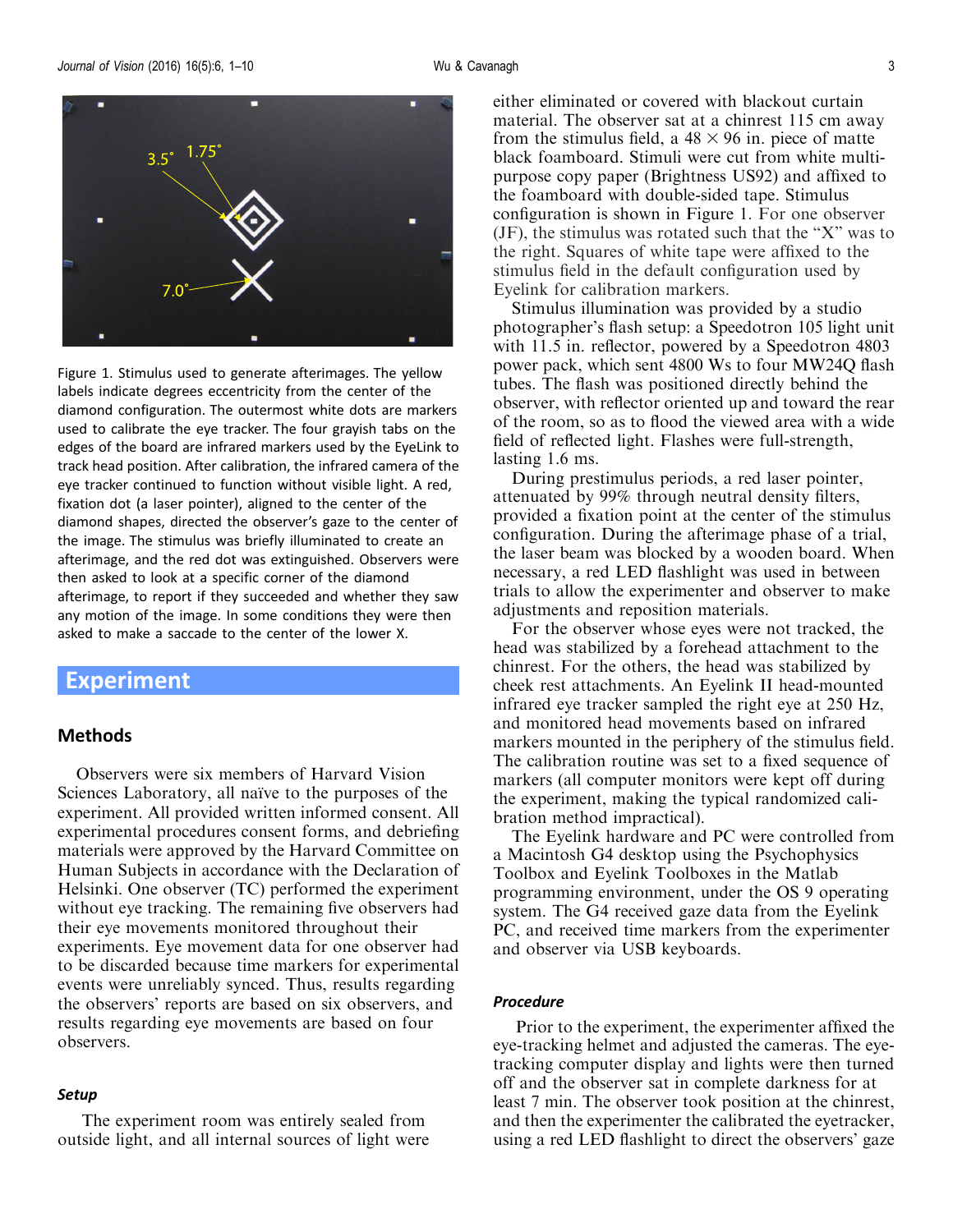At the start of each trial, the experimenter uncovered the laser pointer, which was pointed at the center of the stimulus. The dim red fixation point was the only source of light in the room. The observer was instructed to gaze at the fixation point, and then Eyelink performed its drift-correction routine to recenter the recording. Following a countdown, the experimenter discharged the studio flash and pressed a keyboard key to insert a time marker into the eye-tracking data file. Immediately following the flash, the experimenter covered the laser pointer, returning the room to complete darkness. The experimenter then verbally instructed the observer to "gaze at" a location (or sequence of locations) on the afterimage shape. The observer waited until the afterimage had developed and stabilized, and then attempted to carry out the instructions, pressing a keyboard key to indicate completion of each step. The trial ended when the task sequence was complete, or when the observer indicated that the afterimage had faded or become too blurry for task performance. The observer then verbally described what he or she experienced throughout the trial, with specific prompts to indicate if their subjective gaze was successfully maintained upon the landmark, and whether the afterimage was seen to move.

Observers also performed a task in which the establishment of gaze upon a landmark was followed by a saccade to the ''X.'' They reported whether they felt their gaze landed appropriately, and whether they felt their eye movement was straight or angled.

#### Analysis

Reports for successful subjective fixation and perceived afterimage motion were recorded for each fixation target, per observer and in aggregate. Eyetracking data for fixation periods were identified using time markers entered by the experimenter and observer. If the observer indicated a subjective fixation longer than two seconds, only the first two seconds of data were used. Otherwise, data were truncated at the next time marker (when the observer indicated cessation of afterimage, beginning of next instructed fixation, or diagonal saccade). Data from these fixation periods were divided into 100 ms sequential segments, and net direction of movement was calculated for each segment. Magnitude information was discarded to minimize the influence of large saccadic eye movements, which were infrequent. Analysis of subjective fixation trials excluded trials in which the observer reported afterimage motion. To pool data across different trial types for statistical analysis, data were rotated by the amount needed to align the attempted subjective fixation with the upward direction (e.g., data from

trials with leftward fixations were rotated 90 $^{\circ}$  clockwise).

Data from the saccade experiment were analyzed by the maximum-likelihood fits of mixed-effects models. In the full model, the dependent variable was the angle of the saccade, the independent variable was the angle between the subjective fixation origin and the target, and the random effect was observer identity. Both fixed and random effects contained intercept, slope and interaction terms. To perform model selection, likelihood ratio tests were used to compare among the nested versions of this model. None of the mixed model forms were found to have a significantly better fit than the reduced model with fixed effects only (e.g., full model  $df = 6$ , AIC = 169, log-likelihood =  $-78.6$ ; fixed effects model  $df = 3$ , AIC = 165, log-likelihood = -79.6; likelihood ratio statistic = 1.76,  $\Delta df = 3$ , p = 0.624). Parameter fits among the models were similar (e.g., full model intercept =  $2.5^{\circ} \pm 2.8^{\circ}$  (*SE*), slope =  $0.32 \pm 0.11$ ; reduced model intercept =  $2.0^{\circ} \pm 1.9^{\circ}$ , slope =  $0.27 \pm 1.9^{\circ}$ 0.11). Thus, the results presented are based on parameter estimates and statistics from the reduced model containing no random effects terms.

#### Results

#### Subjective fixation reports

The observers' reports showed a very consistent pattern [\(Figure 2](#page-5-0)). When asked to look directly at corners of the inner diamond  $(1.75^{\circ}$  distance), they almost always claimed that they had succeeded, and they reported very little if any motion of the afterimage while they were subjectively "fixating" outside their fovea. For the corners of the outer diamond  $(3.5^{\circ})$ distance), however, the results were mixed. Some observers reported being able to look directly at these corners, but more frequently they found the diamond moving away as they attempted the fixation, leading to a continual chase. Occasionally, some observers reported both successful, nonfoveal subjective ''fixation'' and afterimage motion (they found it similar to tracking a moving object). [Figure 2a](#page-5-0) shows the reports averaged across observers and locations for the inner and outer diamond corners. The percentages of trials with successful subjective fixations are shown in blue, and the percentages of trials with perceived motion are shown in brown.

[Figure 2b](#page-5-0) shows the responses for each location separately, and [Figure 2c](#page-5-0) further separates the data for individual observers. Observers performed each condition two to three times unless they became uncomfortable or fatigued. A total of 103 trials were performed. Individually, each observer was quite consistent for any given position, such that they reported success either 100% or 0% of the time. Variability existed mainly across observers and across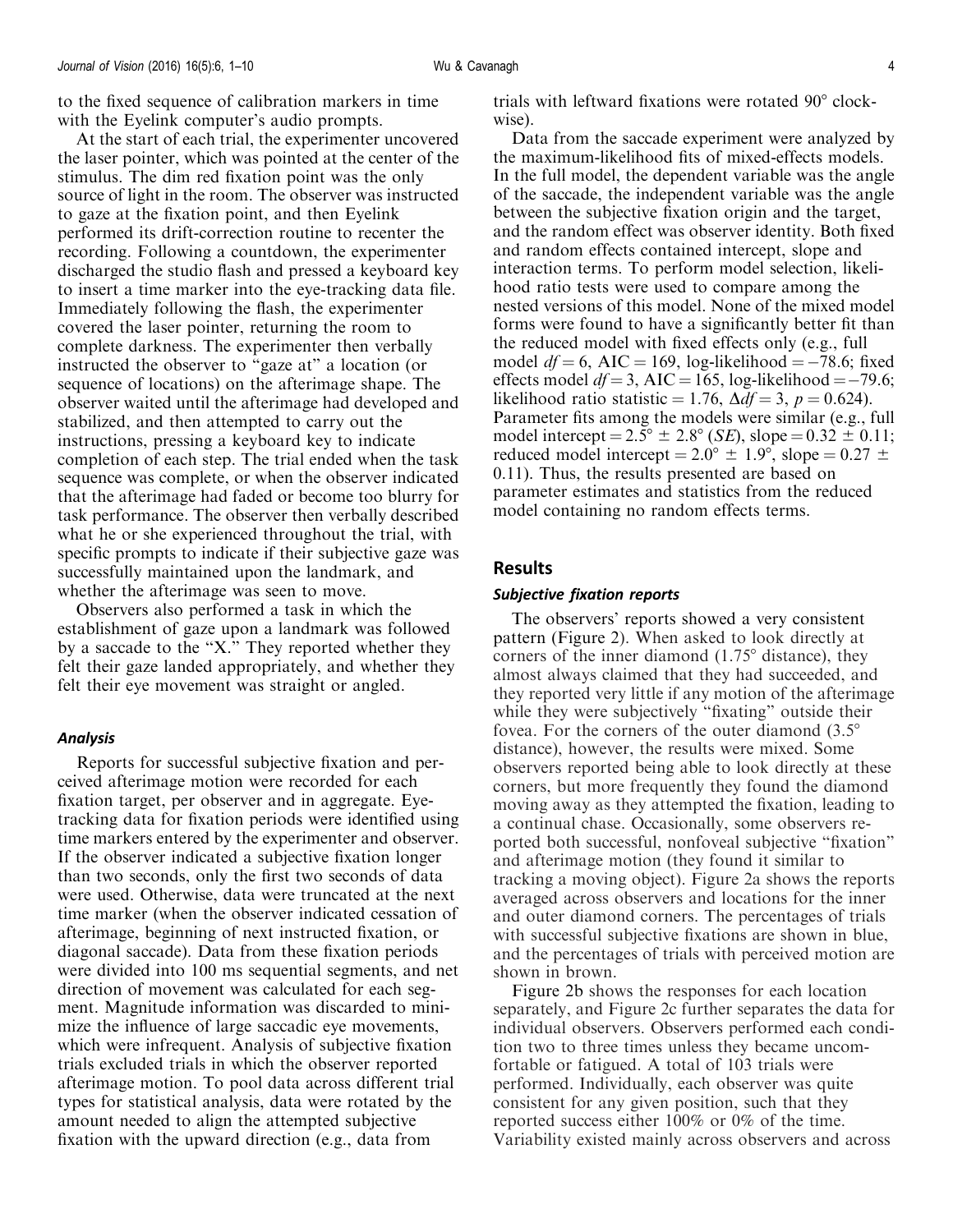<span id="page-5-0"></span>

Figure 2. Subjective fixation reporting rates. (a) Reports of success in subjectively fixating at the requested corner (blue bars) and appearance of motion in the afterimage (brown bars) for the two eccentricities of target corners. These results are averaged over six observers and all four corners (up, down, right, left). Error bars indicate standard error of the means. (b) Observer group means broken down by target location, presented as an overlay over the stimulus Figure. (c) Individual observer reports, in the same format. The reports of ''fixating'' and ''moving'' were not mutually exclusive.

the cardinal directions. For example, some observers found horizontal locations easier to subjectively fixate than vertical ones, whereas other observers found the opposite.

#### Eye movements

What were the observers' eyes doing while they attempted to look directly at nonfoveal locations in the afterimage in total darkness? First of all, even when not attempting the nonfoveal fixation, observers' eyes were drifting and small saccades were common. These eye movements were larger than normal fixational eye movements, undoubtedly because there was no visual feedback to damp them (Pelz & Hayhoe, [1995\)](#page-10-0).

Looking at the trials where observers attempted nonfoveal fixations, there were some clear differences between successful and nonsuccessful attempts. In trials where observers reported successful fixation, large saccades were quite rare. However, in trials where they reported failure to fixate, there was often a pattern of

repeated saccades. This result accords with their subjective description of the trials, in which they perceived the afterimage to jump away, forcing them to repeatedly try and chase it.

Nonfoveal fixation attempts also showed changes in the drift component of eye movements. During the trial, there was often an added bias to the drift, in the direction of the selected target ([Figure 3\)](#page-6-0). To quantify this tendency, we selected trials in which observers reported that they had subjectively fixated the requested diamond corner in a nonmoving afterimage. We divided the "fixation" intervals into 100 ms epochs, and then subtracted each epoch's start point from its end point. The angle of each epoch's directional vector was then taken as a data point.

Overall, the data shows that the direction of drift was biased in the direction of the target the observer was attempting to look at. [Figure 4](#page-7-0) plots the polar frequency histogram for the directional data, first for each subjective fixation direction separately, then for data pooled across directions. The average drift was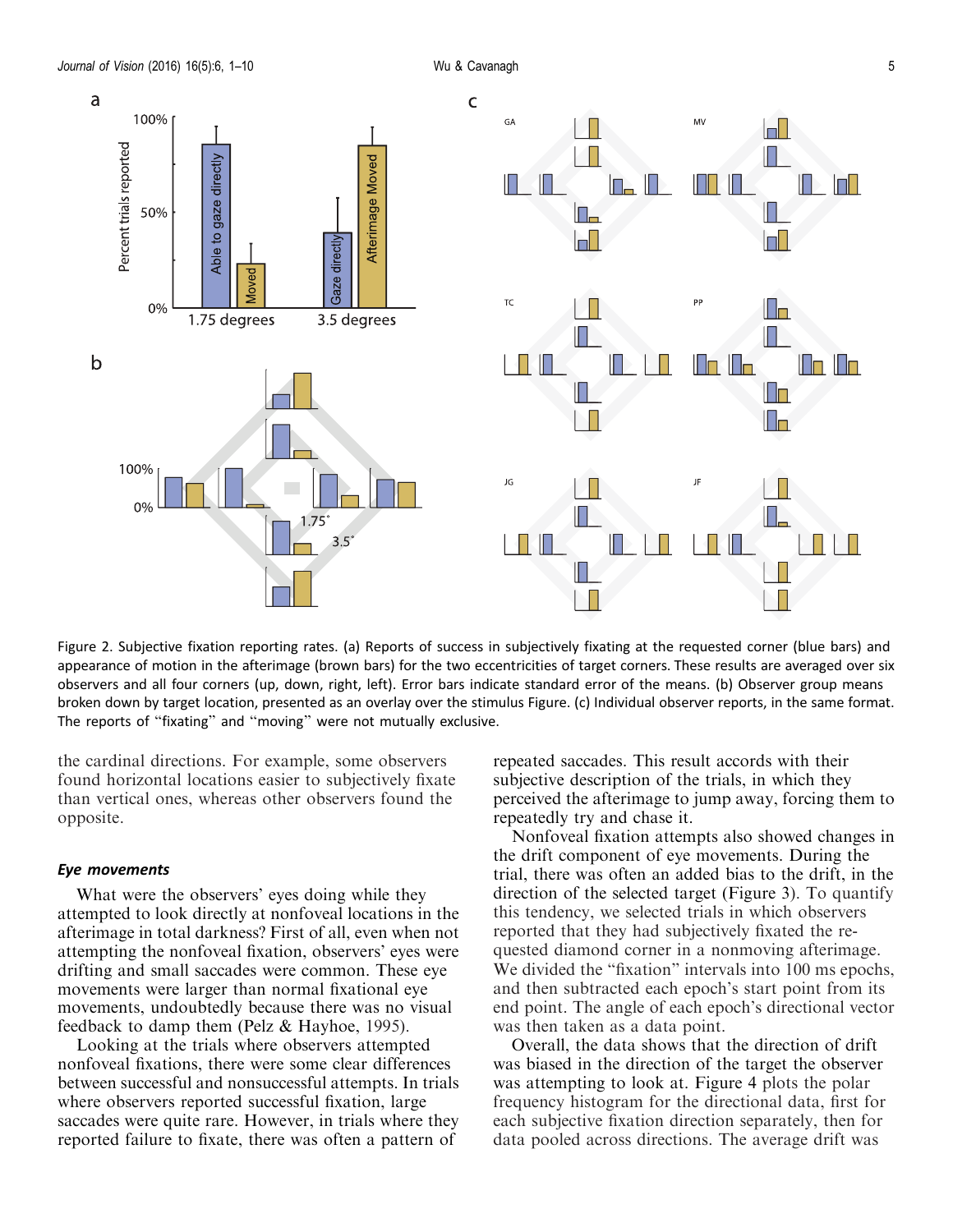<span id="page-6-0"></span>

Figure 3. Eye movement traces for one observer when subjectively fixating each of the four corners of the inner diamond. Traces start at the green circle, and red dots mark the points at which the observer indicated the beginning or end of the fixation period. Traces have been shifted for display. Scale: Outer diamond is  $7^\circ$  across.

significantly biased (Rayleigh's test,  $z = 141$ ,  $p \ll$ 0.0001) and more likely to be pointed in the direction of fixational target than away (binomial test  $z = 26.6$ ,  $p \ll$ 0.0001).

These results show that observers often reported looking directly at a stable, unmoving target (typically an inner corner) while at the same time their eyes were drifting in the direction of the target's offset relative to the fovea. In other words, the observer felt that he or she was fixating steadily on the nonfoveal target, but the oculomotor system was registering the displacement between fovea and target and was trying to reduce it.

In our next test, we asked observers to perform a twostep task. As before, they directed their subjective gaze upon a landmark in the diamond afterimage. They then attempted to saccade to the ''X'' directly below the fovea. The first landmark could be the left or right corner of the inner or outer diamond, or the central origin point.

Because observers varied in terms of the points they felt able to subjectively fixate, the total number of trials per condition ([Figure 5a–e](#page-7-0), left to right) was three, five, five, seven, and two. Further, JF fixated above or below and attempted to saccade to the target on the right; her data was rotated to align with the other observers.

We examined how these voluntary saccades were experienced by the observer, and whether they would trigger eye movements corresponding to the perceived (diagonal) vector to the target or follow the real (downward) vector that would bring the fovea to the target.

Observers all reported that they performed appropriately diagonal saccades after gazing at a diamond corner, and felt that their gaze landed at the intended location. The afterimage would fade as they shifted gaze and reappear at a more distant location after a delay.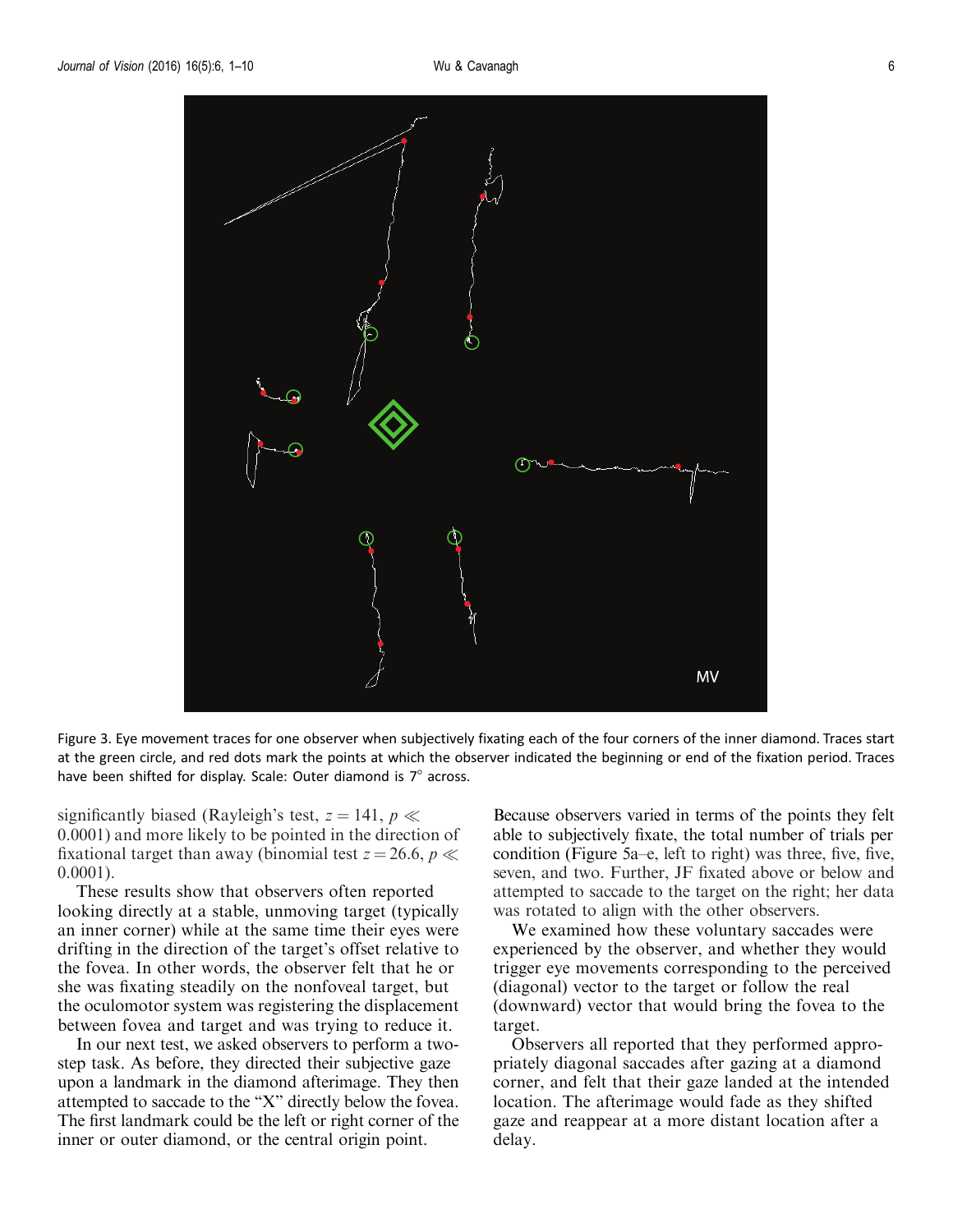<span id="page-7-0"></span>

Figure 4. Distribution of eye movement directions during subjective fixation of retinotopically eccentric points. Histograms plot the direction of the movement vectors from sequential 100 ms epochs of eye-tracking data. (a) Fixation targets plotted separately (up, down, left, right = blue, green, red, aqua). (b) Pooled conditions. Data from each fixation condition are rotated as if fixating at a point above the fovea.

In contrast, the eye movement records seldom showed appropriately diagonal saccades. Instead, the saccades were closer to the vertical direction that actually linked the position of the fovea to the intended target. Figure 5 depicts saccadic directions for each subjective, starting point condition as fit by a mixed effects modeling process (details in methods section). For all diagonal saccade conditions, the appropriate (and perceived) saccadic vector lay well outside 95% confidence interval for the saccades performed. With a subjective starting point on the outer diamond (Figure 5a, 5e), the path to the target would be 27° from vertical. However, saccades were instead  $9.2^{\circ} \pm 7.6^{\circ}$  (95% CI) and  $5.2^{\circ} \pm 7.6^{\circ}$  from vertical for the left and right subjective starting points, respectively. For the inner diamond (Figures 5b, d) paths to the target would be  $14^{\circ}$  from vertical. However in these cases, the saccade directions were  $1.8^{\circ} \pm 5.3^{\circ}$  and  $5.8^{\circ} \pm 5.3^{\circ}$ . Further, the slope parameter of the fitted function for saccade angle as a function of the physical angle was  $0.27^{\circ} \pm 0.11^{\circ}$  (*SE*), which is significantly below

the veridical slope of 1 ( $t = 6.2$ ,  $df = 20$ ,  $p \ll 0.0001$ ). Thus, for the diagonal saccade conditions, eye movements did not match the appropriate (and perceived) saccadic vector.

The model fit nearly vertical saccades for all conditions, with the vertical direction always within the 95% confidence bounds. However, there was some evidence of an incremental effect of lateralized subjective gaze. The slope of the fitted function was shallow but significantly different from zero ( $t = 2.3$ ,  $df = 20$ , p  $< 0.05$ ). This deviation from zero could be interpreted as an influence of the intended diagonal direction of the saccade. Alternatively, this could be a mechanical consequence of the lateral drift of the eye prior to saccade. During the preparatory step of holding one's subjective gaze on a leftward lateral target, the eye would have already drifted to the left by the time the saccade was executed. Thus an essentially downward saccade may have been biased to the right, toward a more neutral position.



Figure 5. Direction of saccadic eye movements made when observers attempted to saccade to the X after first ''fixating'' upon a far lateral vertex, a near lateral vertex, or the foveal point. The saccadic angles expected from the observers' subjective experiences are depicted with dashed lines. Red vectors depict the maximum likelihood fit from a mixed effects modeling process; shaded areas depict 95% confidence intervals.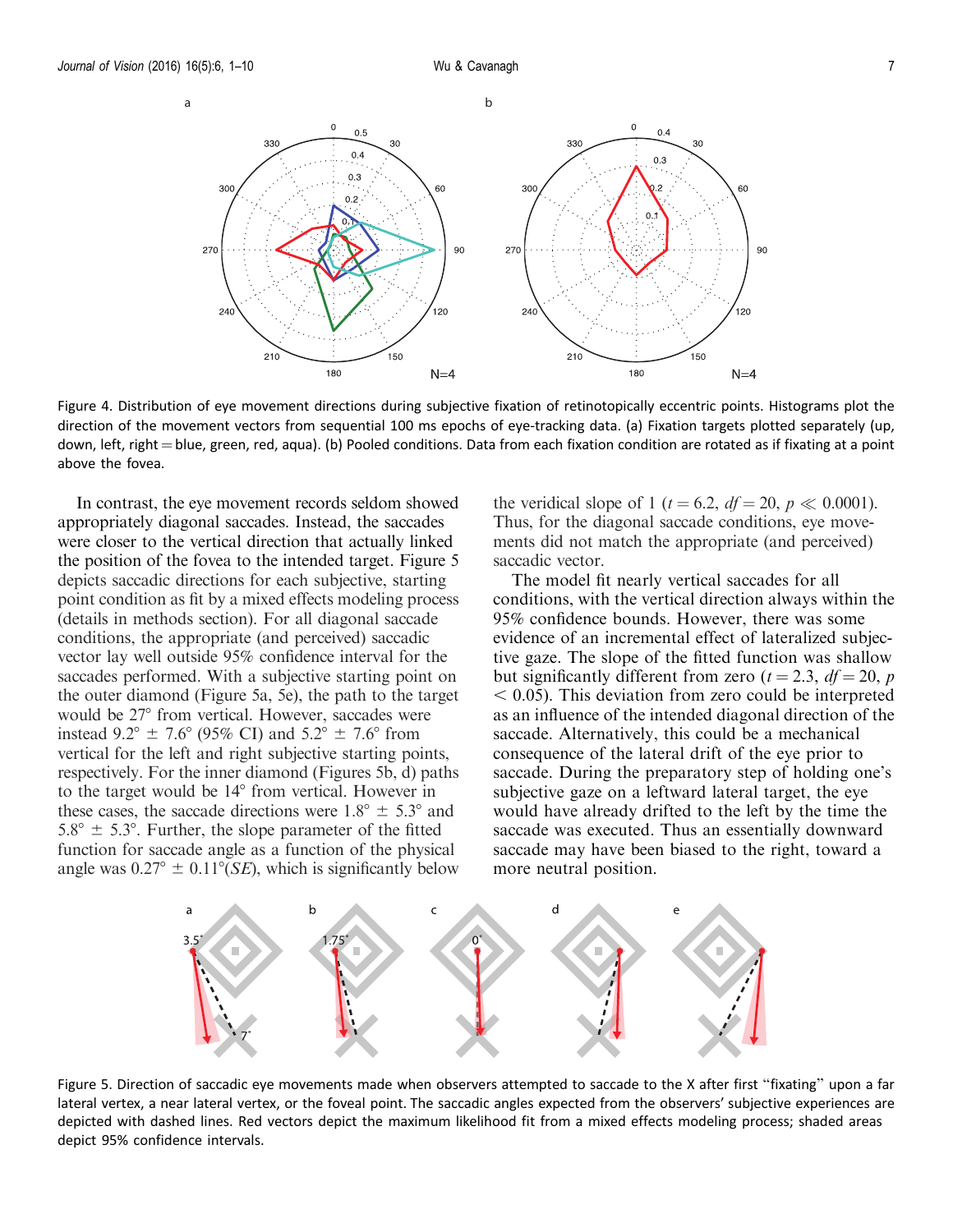# **Conclusions**

Observers frequently reported being able to look directly at nonfoveal locations in an afterimage. With targets at  $1.75^{\circ}$  eccentricity, they most often saw the targets as steady even though their eyes were drifting, on average, toward the targeted location. For more eccentric targets, observers more frequently saw the target as jumping away. Some observers reported successful subjective fixations at  $3.5^{\circ}$  eccentricity, sometimes with and sometimes without accompanying motion. When asked to saccade from an eccentric ''fixated'' location to a second location, observers reported making the saccade along the perceived oblique vector (from the subjective fixation to target rather than from the actual foveal location to the target). However, their real saccades only sometimes showed this oblique direction, corresponding more closely to the actual vertical displacement between the fovea and the intended target.

These findings are related to, but distinct from, the rich literature regarding the perception of visual direction, exemplified by classic experiments such as Matin et al. [\(1982](#page-10-0)) and Bridgeman and Graziano ([1989\)](#page-9-0). These experiments concerned the perception of directions in egocentric (e.g., head-centered) reference frames. These studies specified models in which eye position information was used to transform visual input directions from their native retinotopic coordinate frame into an egocentric coordinate frame for external space. In this literature, there is little discussion of gaze direction within the retinotopic frame of reference. If anything, the eye-position-based models presuppose that perceived gaze direction is locked to a fixed point on the retina.

In our study, the reports of perceived fixation direction were made based on landmarks in the retinally-stabilized afterimage, and thus entirely within the visual input's native retinotopic reference frame. In this sense, eye position information is not theoretically necessary for our judgments. Nevertheless, eye position information may have some effect on the location of subjective gaze via some kind of bias or cue. It remains quite open-ended what inputs might influence where subjective gaze is located in the retinal image.

Our study parallels that of Pelz and Hayhoe ([1995](#page-10-0)), who reported that observers, when asked to "inspect" a full scene afterimage, often made saccades of moderate sizes without seeing any movement in the afterimage. Our results here duplicate their finding as our observers often reported the afterimage as motionless despite drift, small and moderate size saccades. Pelz and Hayhoe's afterimages covered a larger spatial extent than ours and probably because of that additional anchoring, supported robust constancy of visual direction in the face of even larger saccades than for

our observers. This is consistent with the cue-conflict interpretation of the afterimage stability. The large size of the retinally stabilized image may cause a downweighting of inputs signaling eye movement, thus reinforcing the percept of an egocentrically unmoving afterimage.

What we have added to their earlier report is an analysis of exactly where observers claimed to be looking in the afterimage and how frequently the afterimage appeared to be moving. By asking observers to move their subjective fixation to specific points within the afterimage, we were able to analyze how these sustained subjective fixations related to the physical eye-movement data. Our finding of systematically biased drift in the direction of the targeted location supports Pelz and Hayhoe's [\(1995\)](#page-10-0) interpretation regarding the random drifts in their data. They surmised that the movements involved a form of open loop pursuit, which occurs toward off-foveal targets in retinally stabilized stimuli. Our study confirmed that the drifts were systematic with respect to the subjective fixation of off-foveal targets, and that this corrective drift occurred in the direction of mismatch between the fovea and subjective point of fixation.

Our observers' consistent reports that they could move their subjective fixation within the afterimage suggest that the perceived direction of gaze within the retinal scene is not hard-wired to the fovea but may be flexibly assigned to nearby locations during fixation. This flexibility may not manifest itself so readily under normal visual conditions, where cues such as retinal slip are present, and eye position information would not be so severely suppressed. Nevertheless, it appears that the subjective location of gaze has the potential to move about under the right conditions.

This could have the advantage of providing an impression that our gaze is locked onto the target of central interest, despite the reality that our eyes wander during fixation so that the central target of interest is drifting and jumping around within the foveal region. Poletti, Listorti, and Rucci [\(2013](#page-10-0)) suggest that these movements are a fine scale exploration of the target that compensates for nonhomogeneous visual sensitivity within the fovea, and others suggest that they help maintain a strong transient response (cf., Martinez-Condé, Macknik, & Hubel, [2004;](#page-10-0) Rolfs, [2009](#page-10-0)). Whatever the case, we do not experience these displacements of the eye movements of fixation except following adaptation to dynamic noise (the jitter aftereffect, Murakami & Cavanagh, [1998](#page-10-0)) or when superimposing an afterimage on a visible image (Verheijen, [1961\)](#page-10-0).

The possibility that the apparent direction of gaze during fixation is flexible is consistent with other evidence, described in the [Introduction](#page-1-0), that the direction of gaze can be disconnected from the fovea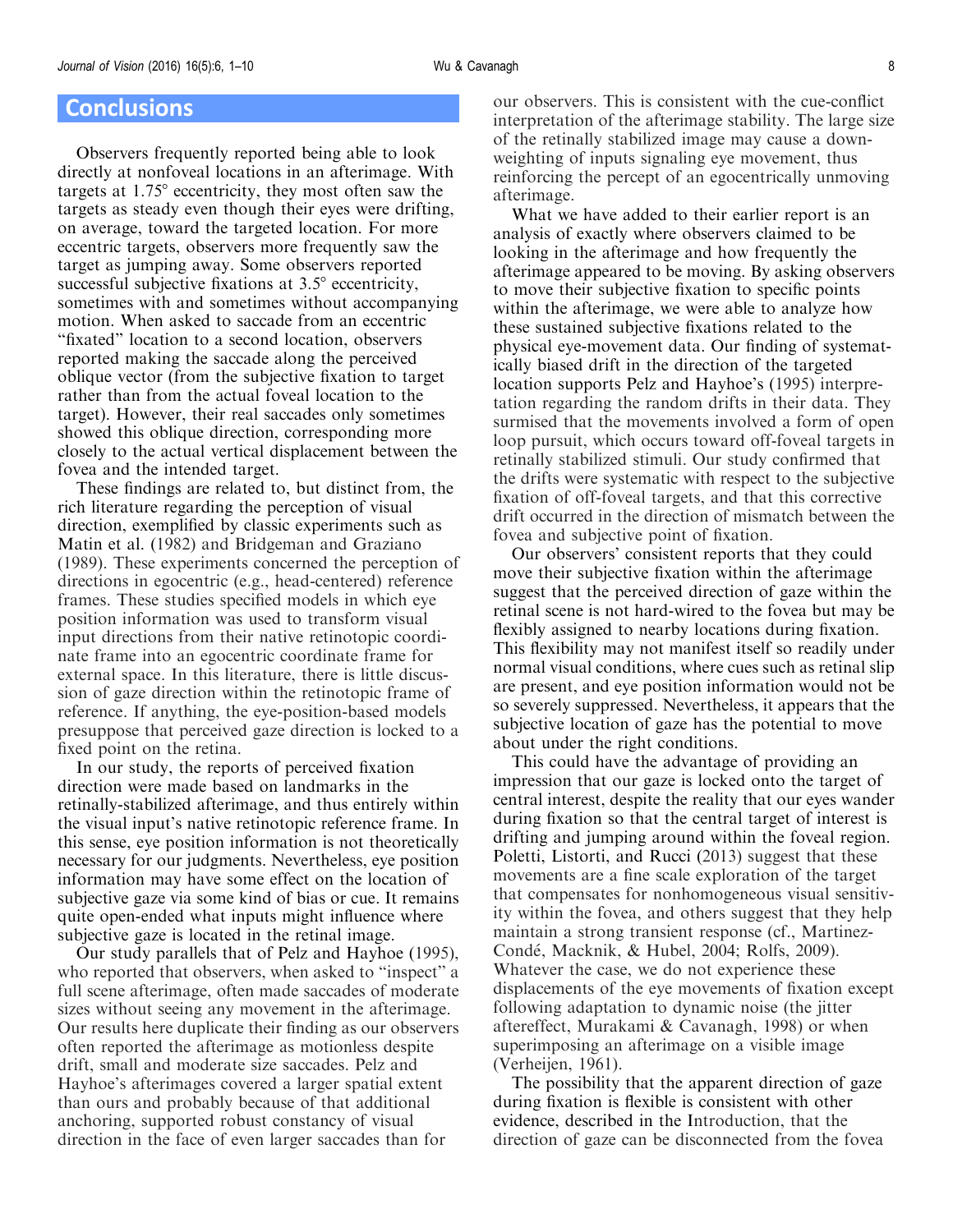<span id="page-9-0"></span>just before an eye movement (Deubel et al., 1999; Hunt & Cavanagh, [2009\)](#page-10-0).

Other examples showing that the ''direction of gaze'' is not obligatorily tied to the fovea come from individuals who have lost vision in the fovea. They develop a preferred retinal locus, which they direct to targets of central interest for reading or visual scrutiny (e.g., Timberlake, Peli, Essock, & Augliere, [1987](#page-10-0)). Several studies suggest that many individuals with longstanding conditions do associate this eccentric gaze with the notion and sensation of looking directly at small targets (von Noorden & Mackensen, [1961;](#page-10-0) White and Bedell, [1990;](#page-10-0) Crossland, Culham, Kabanarou, & Rubin, 2005; however, see White & Bedell, [1990](#page-10-0), regarding some caveats to these observations).

Evidence for a flexible assignment of direction of gaze also comes from the pseudofovea in the nondominant eye of some strabismic individuals (e.g., Arnoldi, 2011). Since the nondominant eye is not properly converged with the dominant eye, any target foveated by the dominant eye will fall on a nonfoveal location in the nondominant eye. This is the pseudo fovea and for some, when the dominant eye is closed, they report feeling that they are looking directly at a target with either the fovea or the pseudo fovea.

In all these cases, we face the problem that the subjective direction of gaze is just that—subjective. We have no independent evidence that verifies that our observers were really reporting where they were looking as opposed to reporting where they wanted to be looking or simply where they were attending.

One might, therefore, be concerned that our observers were merely confused between an attended point, and the point at which they felt they were looking. However, our observers included a number of vision researchers who had experience performing covert attention tasks, and were familiar with distinguishing between attending and looking. Some also noted the apparent contradiction involved in ''looking'' at off-foveal portions of an afterimage, and still reconfirmed their subjective feeling of looking at locations away from the fovea. Even for novice observers, it would be surprising for them to confuse covert attention with looking. The act of covertly attending is defined by the intention to attend to points away from the point at which one is looking.

Even though we are assuming that our observers could distinguish between looking at and attending to a target, we do want to suggest a close relationship between attention processing and the processes that determine the feeling of looking. Our suggestion is that, under normal circumstances, one of the main determinants of the subjective direction of gaze is the location of an attended item near the fovea. The attended stimulus near the fovea may be assigned a special status where it acts as the fixed center of the visual scene,

stabilizing otherwise visible changes in position due to eye movements of fixation just as other mechanisms (Murakami & Cavanagh, [1998](#page-10-0); Poletti et al., [2010](#page-10-0); Arathorn et al., 2013) suppress the motion signals that these produce. Moreover, it is the offset between this subjective gaze location and the fovea that provides a basis for the error signal to drive pursuit.

Keywords: eye movements, direction of gaze, afterimage

# Acknowledgments

This research was supported by NIH grant EY09258, an ANR Chaire d'Excellence, Dartmouth PBS, and an ERC Advanced grant to PC.

Commercial relationships: none. Corresponding author: Patrick Cavanagh. Email: Patrick.cavanagh@dartmouth.edu. Address: Department of Psychological and Brain Sciences, Dartmouth College, Hanover, NH, USA.

# References

- Arathorn, D. W., Stevenson, S. B., Yang, Q., Tiruveedhula, P., & Roorda, A. (2013). How the unstable eye sees a stable and moving world. Journal of Vision, 13(10):22, 1–19, doi:10.1167/13. 10.22. [\[PubMed\]](http://www.ncbi.nlm.nih.gov/pubmed/23988388) [\[Article](http://jov.arvojournals.org/article.aspx?articleid=2121320)]
- Arnoldi, K. (2011). Factors contributing to the outcome of sensory testing in patients with anomalous binocular correspondence. American Orthoptic Journal, 61, 128–136.
- Bell, G. (1823). On the motions of the eye, in illustration of the uses of the muscles and nerves of the orbit. Transactions of the Royal Society of London, 113, 166–186.
- Bridgeman, B., & Graziano, J. A. (1989). Effect of context and efference copy on visual straight ahead. Vision Research, 29(12), 1729–1736.
- Brune, F., & Lücking, C. H. (1969). Oculomotorik, Bewegungswahrnehmung und Raumkonstanz der Sehdinge [Translation: Oculomotoricity, movement perception and space constant of vision]. Nervenartz, 40, 413–421.
- Crossland, M. D., Culham, L. E., Kabanarou, M. D., & Rubin, G. S. (2005). Preferred retinal locus development in patients with macular disease. Ophthalmology, 112(9), 1579–1585.

Deubel, H., Irwin, D. E., and Schneider, W. X. (1999).